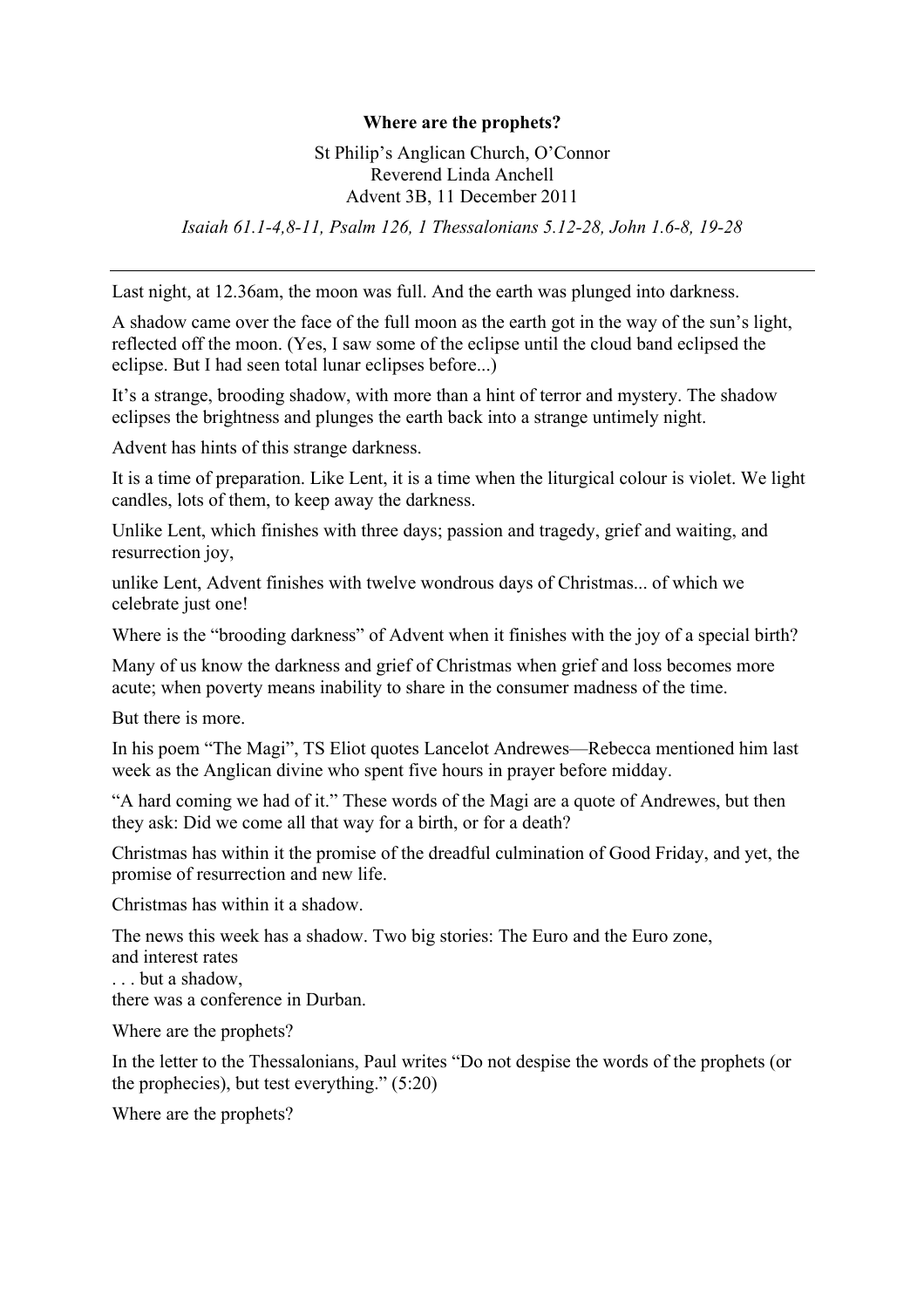Here in the parish we can maybe see two groups which are prophets: those who work at Pandora's and Robin and her helpers at Northbourne Community, and those who work at Pandora's.

Prophecy can be action as well as words.

Recently, we have seen twelve months of generation of electricity from our photovoltaic panels. Those statistics are in today's pew sheet. I am sure that those who contributed to the system were not thinking very much about the ability to make money. It was to be pioneers with local generation of electricity and to help the industry grow.

Many of us in this parish are among the one million Australians who have PVs on their roof.

But where is the passion for stories such as those which have come out of Durban? where is the passion for this in the media, in the church?

There is no passion in the media for stories like the Durban conference. There is passion here, in this place.

Passion for Justice, for Peace

There is great passion here for the curing of the earth.

Can we turn that passion into prophecy?

Do we dare to dream of changing the world — changing the church...?

Or do we "covet peace, the curing of the earthbut not the pain, that carries you to birth"? (Shirley Murray; words are in the pew sheet)

Prophets tell us what/who God is they tell us the work God does in the world (OT prophets saw the work of god in history).

John was not "the prophet" [like Moses] (expectations were of Moses, Elijah and the Messiah)

BUT he was certainly a prophet who proclaimed.

Prophets also challenge us to be what god wants us to be.

In the words of the prophet Shirley Murray:

you long for us to be a birthing place for peace, a justice tree,

We stand in a line of powerful women:

**Margaret Hobson** who started teaching children in the hall (look at the kindergarten now!) (Margaret was the wife of our second rector, Doug Hobson)

**Sandra Lamerton** who dreamed of starting an op shop... look at Pandora's now!

And **Robin Moore** who stuck in there in her ministry at Northbourne Community.

Can we harness the passion in this place to be a prophetic voice to challenge our church to challenge our society?

Where is *your* passion? Where is *your* enthusiasm? [*en theou... god within]*

Where is God within you?